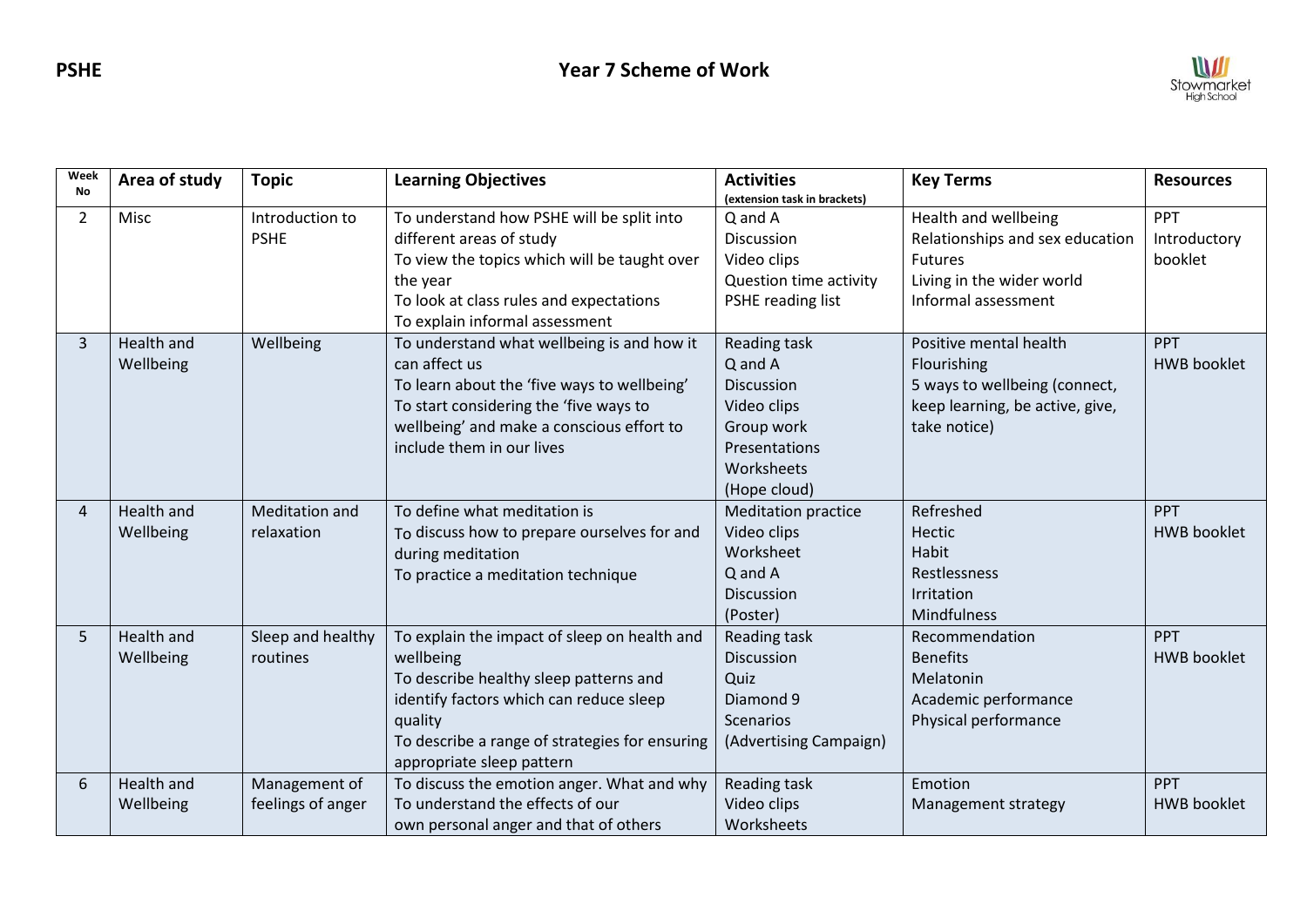|                |               |                   | To discover strategies that can be used         | Q and A                | Quality of life             |                    |
|----------------|---------------|-------------------|-------------------------------------------------|------------------------|-----------------------------|--------------------|
|                |               |                   | to help keep anger under control                | Discussion             | Anxiety                     |                    |
|                |               |                   |                                                 | (Storyboard/picture)   | Consequences                |                    |
| $\overline{7}$ | Health and    | Helpful/unhelpful | To introduce the concept of helpful             | Reading task           | Cognitive distortions       | <b>PPT</b>         |
|                | Wellbeing     | thinking cards    | and unhelpful thinking                          | Video clips            | Negative glasses            | <b>HWB booklet</b> |
|                |               |                   | To discuss Cognitive Distortions                | Q and A                | Snowballing                 | Help/Unhelp        |
|                |               |                   | To practice swapping our negative               | Discussion             | Magnifying                  | cards pack         |
|                |               |                   | thoughts with positive thoughts                 | <b>Scenarios</b>       | Flooding                    |                    |
|                |               |                   | To persuade others to think more positively     | Classroom divide       | Optimism                    |                    |
|                |               |                   |                                                 | Speed meetings         | Perspective                 |                    |
|                |               |                   |                                                 | (Short story writing)  |                             |                    |
| 8              | Health and    | Drugs and Alcohol | To be able to identify different types of       | Brainstorming          | Prescription drugs          | <b>PPT</b>         |
|                | Wellbeing     | awareness         | drugs and their categories                      | Video clips            | Legal highs                 | <b>HWB booklet</b> |
|                |               |                   | To be able to identify what drug abuse looks    | Descriptive drawing    | Stereotypes                 | Post it notes      |
|                |               |                   | like                                            | Q and A                | Media influence             | Coloured           |
|                |               |                   | To discuss possible reasons for drug abuse      | Worksheets             |                             | pens/pencils       |
|                |               |                   | To start to become able to provide further      | (Create a menu)        |                             |                    |
|                |               |                   | information on drugs and their impact on        |                        |                             |                    |
|                |               |                   | health                                          |                        |                             |                    |
| 9              | Health and    | Loneliness        | To develop an understanding of what             | Reading task           | Community                   | <b>PPT</b>         |
|                | Wellbeing     |                   | loneliness is and who can become lonely and     | Video clips            | Likeminded<br>Isolation     | <b>HWB booklet</b> |
|                |               |                   | why<br>To discuss what can be done to battle to | Discussion<br>Q and A  | Social relationships        | Computers/lap      |
|                |               |                   | feeling of loneliness and what we can do to     | Worksheets             |                             | top                |
|                |               |                   | help others                                     | Storyboard             |                             |                    |
| 10             | Health and    | First Aid - basic | To learn the basic first aid treatments for     | Reading task           | Stemming                    | <b>PPT</b>         |
|                | Wellbeing     |                   | minor injuries                                  | Video clips            | $1st/2nd/3rd$ degree burns  | <b>HWB booklet</b> |
|                |               |                   | The have knowledge of the contents of a         | Role play              | Localised pain              | Coloured           |
|                |               |                   | first aid kit                                   | Discussion             | <b>Bacteria</b>             | pens/pencils       |
|                |               |                   | To know what to say and do if you make an       | Q and A                | Irrigate                    |                    |
|                |               |                   | emergency call                                  | Group work             | <b>DRABC</b>                |                    |
|                |               |                   |                                                 | (Poster design)        |                             |                    |
| 11             | Relationships | <b>Bullying 1</b> | To understand both bullying words and           | <b>Reading task</b>    | Cyberbullying               | <b>PPT</b>         |
|                | and Sex       |                   | actions can have serious effects and            | <b>Video clips</b>     | <b>Prejudicial bullying</b> | <b>RSE booklet</b> |
|                | Education     |                   | that actions are not always worse               | Small group activity   | <b>Tolerate</b>             |                    |
|                |               |                   | To be able to apply a problem solving           | Choose and respond     | Confide                     |                    |
|                |               |                   | process to consider the best way to help        | scenarios              | <b>Emotions</b>             |                    |
|                |               |                   | stop bullying                                   | <b>Reflection task</b> |                             |                    |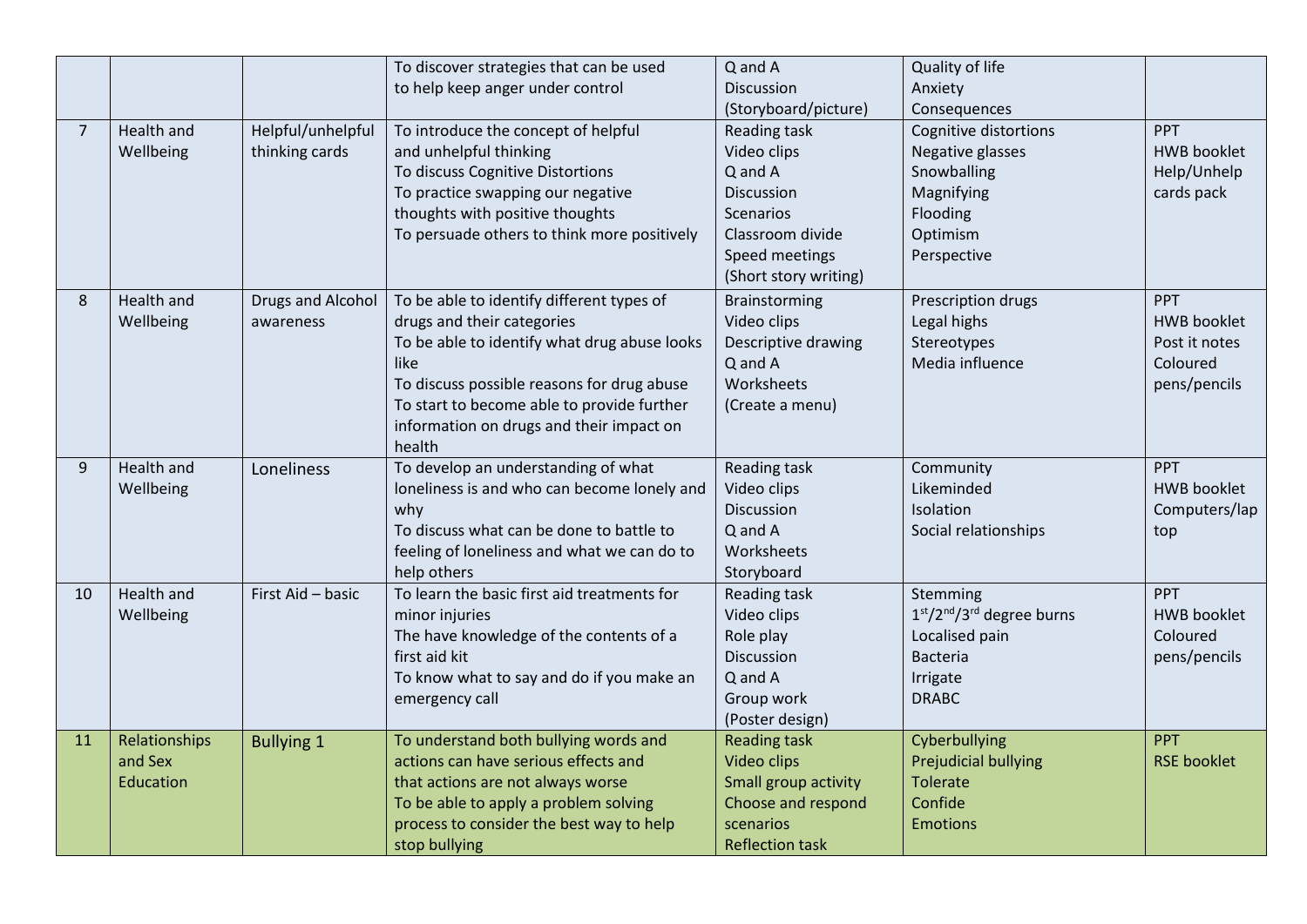| 12<br>13 | Relationships<br>and Sex<br>Education<br>Relationships | <b>Bullying 2</b><br>Friendships                                                 | To have a range of strategies to choose from<br>to tackle bullying behaviour<br>To understand we are all different and this is<br>no excuse to bully<br>To explore what is meant by 'friendship'                                                                                                                                                                                                                                            | <b>Hand trace</b><br><b>Decision task</b><br><b>Bully plan</b><br>(Circle map)<br><b>Reading task</b>                                                             | <b>Healthy friendships</b>                                                                 | <b>PPT</b>                                                                              |
|----------|--------------------------------------------------------|----------------------------------------------------------------------------------|---------------------------------------------------------------------------------------------------------------------------------------------------------------------------------------------------------------------------------------------------------------------------------------------------------------------------------------------------------------------------------------------------------------------------------------------|-------------------------------------------------------------------------------------------------------------------------------------------------------------------|--------------------------------------------------------------------------------------------|-----------------------------------------------------------------------------------------|
|          | and Sex<br>Education                                   |                                                                                  | To consider the good things about<br>friendships<br>To consider what can be difficult<br>about friendships                                                                                                                                                                                                                                                                                                                                  | Video clips<br>Whole class activity<br><b>Advertisement activity</b><br><b>Traffic light activity</b><br>Q and A<br><b>Discussion</b><br>(Family and friend tree) | Self esteem<br>Positivity<br>Caution<br>Criticise                                          | <b>RSE booklet</b>                                                                      |
| 14<br>15 | <b>Health and Well</b><br><b>Being</b>                 | <b>Emotions</b>                                                                  | To reflect on the five personified emotions<br>of Joy, Sadness, Anger, Fear, and Disgust.<br>To consider how human emotions can effect<br>our relationships.                                                                                                                                                                                                                                                                                | Inside Out movie<br><b>Question</b> grid<br><b>Missing Emotion task</b>                                                                                           | Sadness<br>Joy<br><b>Disgust</b><br>Fear<br>Anger                                          | <b>HWB booklet</b><br>CD or access<br>to Disney PLus<br>or School<br><b>Media Store</b> |
| 16       | Relationships<br>and Sex<br>Education                  | Coercive<br>Friendships                                                          | To describe what makes a healthy, positive<br>friendship and identify traits that would<br>indicate that a friendship is unsafe or<br>coercive<br>To explain how the need to belong can<br>influence young people's choices<br>and behaviours<br>To identify warning signs that might mean<br>someone is being coerced into<br>unsafe behaviour<br>To describe or demonstrate strategies to<br>manage coercive friendships or social groups | <b>Discussion</b><br>Worksheet<br><b>Family statements</b><br>Make a list<br>Comic strip reading<br><b>Advice bubbles</b><br>Post it note activity                | Coercive<br><b>Trait</b><br>Manipulation                                                   | PPT<br><b>RSE booklet</b>                                                               |
| 17       | Relationships<br>and Sex<br>Education                  | Changing body 1<br>(puberty)<br>Girls will have an<br>extra lesson on<br>periods | To know about the physical, mental and<br>emotional changes that happen during<br>puberty<br>To know about the differences between<br>male and female bodies and their separate<br>change during puberty                                                                                                                                                                                                                                    | <b>Reading task</b><br>Presentations<br><b>Physical and emotional</b><br>task<br>Video clips<br>Quiz                                                              | Hormones<br><b>Reproductive organs</b><br>Menstrual cycle<br>Wet dreams<br>Stigma<br>Ovary | <b>PPT</b><br><b>RSE booklet</b><br>Post it notes                                       |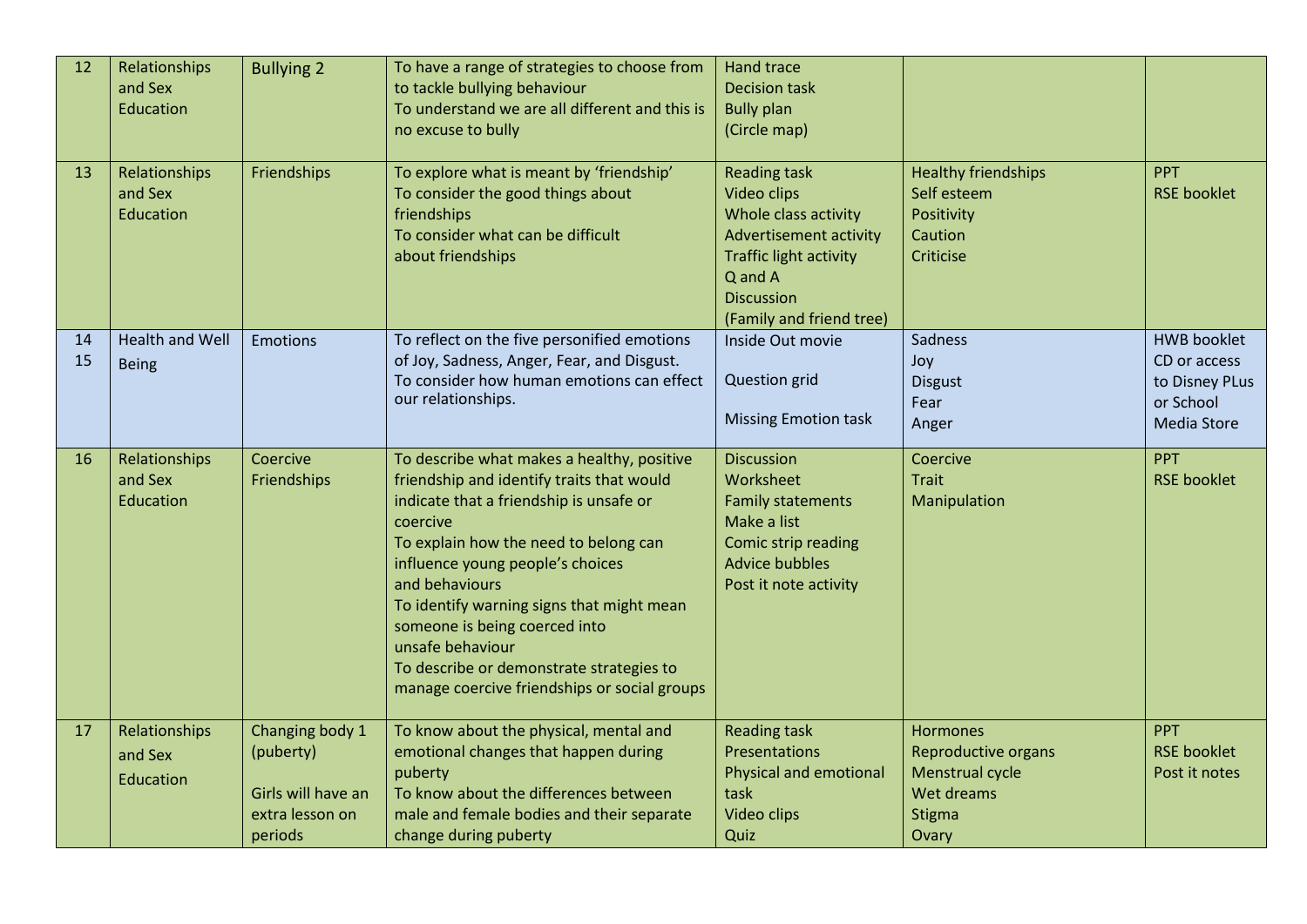| 18 | Relationships<br>and Sex<br>Education | Changing body 2<br>(puberty)<br>Boys will have an<br>extra lesson on<br>puberty | To understand why these changes take place                                                                                                                                                                                                                                                                     | The Tanner scale<br>Q and A<br><b>Discussion</b>                                                                                                                                   | <b>Fallopian tubes</b><br><b>Uterus</b><br><b>Cervix</b><br>Vagina<br>Scrotum<br><b>Testes</b><br>Vans deferens<br>Prostate gland<br><b>Seminal Vesticle</b><br>Urethra |                                  |
|----|---------------------------------------|---------------------------------------------------------------------------------|----------------------------------------------------------------------------------------------------------------------------------------------------------------------------------------------------------------------------------------------------------------------------------------------------------------|------------------------------------------------------------------------------------------------------------------------------------------------------------------------------------|-------------------------------------------------------------------------------------------------------------------------------------------------------------------------|----------------------------------|
| 19 | Relationships<br>and Sex<br>Education | Consent                                                                         | To understand what consent means and why<br>it is so important<br>To recognise when someone is consenting<br>and when they are not<br>To understand how consent is sought, given<br>and not given in a healthy relationship<br>To know what to say and do to seek the<br>consent of another person             | <b>Reading task</b><br>Video clips<br>Q and A<br><b>Discussion</b><br>A line and B line<br>(Poster)                                                                                | Agreement<br>Exploitation<br><b>Boundaries</b><br><b>Implications</b><br>Responsibility<br><b>Body language</b><br><b>Facial expressions</b>                            | PPT<br><b>RSE booklet</b>        |
| 20 | Relationships<br>and Sex<br>Education | Unwanted<br>contact                                                             | To talk about how our bodies respond when<br>we feel unsafe or uncomfortable<br>To identify different types of touch that<br>people like and do not like<br>To describe some strategies for coping when<br>we are faced with a situation that makes us<br>feel uncomfortable including where to go for<br>help | <b>Reading task</b><br>Category activity<br><b>Scenarios</b><br>Getting help task<br><b>Body labelling</b><br>Q and A<br>To tell or not to tell task<br>Video clips<br>(Role play) | Personal space<br>'Boss of your body'                                                                                                                                   | <b>PPT</b><br><b>RSE booklet</b> |
| 21 | Relationships<br>and Sex<br>Education | LGBTQ+                                                                          | A better understanding of the meaning<br>of LGBTQ+<br>A greater understanding of the groups<br>within LGBTQ+                                                                                                                                                                                                   | <b>Reading task</b><br>Presentations                                                                                                                                               | Lesbian<br>Gay<br><b>Bisexual</b><br>Transgender<br>Queer/Questioning<br>Homosexuality<br>Homophobia                                                                    | <b>PPT</b><br><b>RSE booklet</b> |
| 22 | <b>Futures</b>                        |                                                                                 |                                                                                                                                                                                                                                                                                                                | See information from CBR re Futures SOW                                                                                                                                            |                                                                                                                                                                         |                                  |
| 23 | <b>Futures</b>                        |                                                                                 |                                                                                                                                                                                                                                                                                                                |                                                                                                                                                                                    |                                                                                                                                                                         |                                  |
| 24 | <b>Futures</b>                        |                                                                                 |                                                                                                                                                                                                                                                                                                                |                                                                                                                                                                                    |                                                                                                                                                                         |                                  |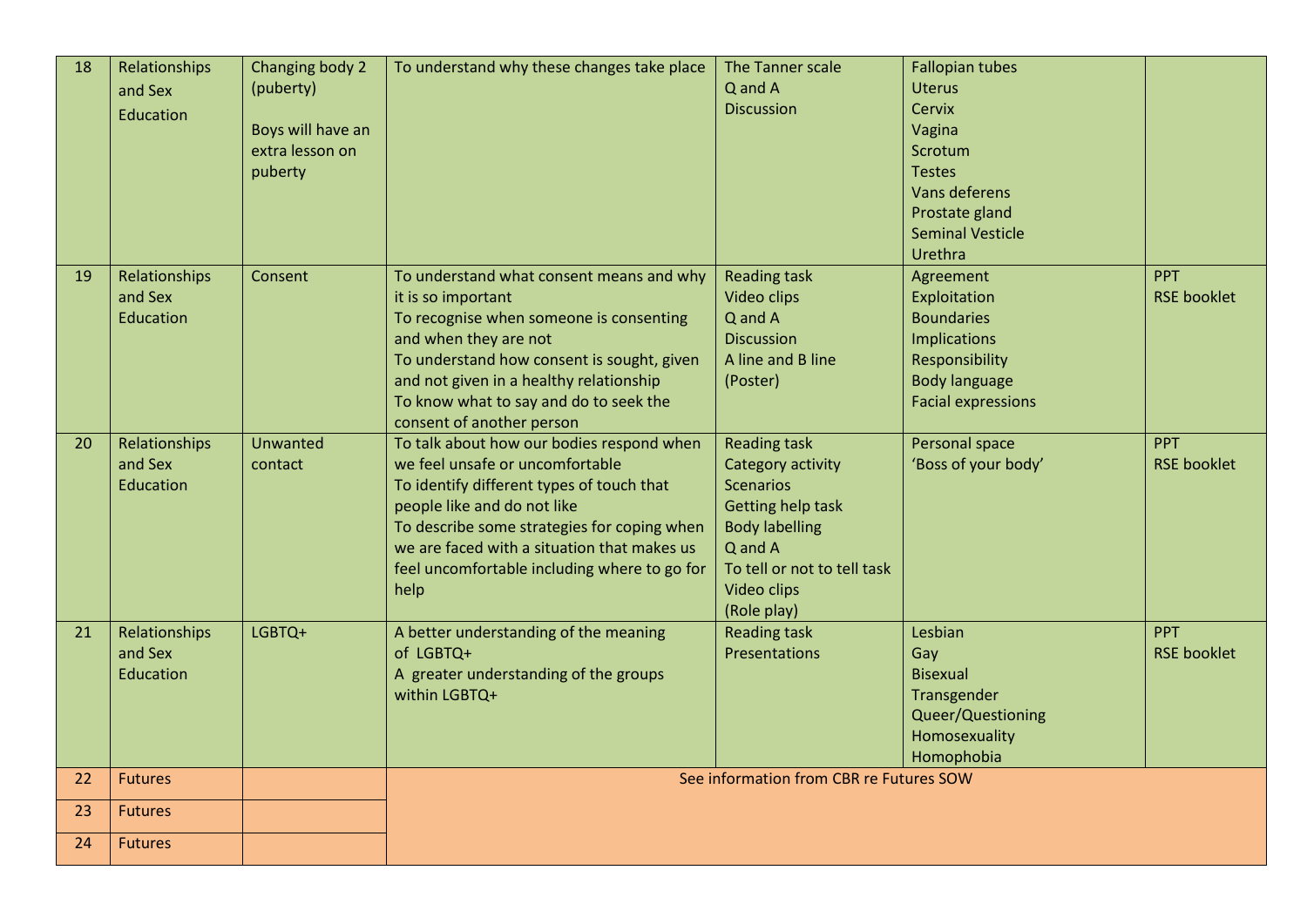| 25       | <b>Futures</b>                                       |                                                            |                                                                                                                                                                                                                                              |                                                                                                                                                              |                                                                                                                                                          |                                   |
|----------|------------------------------------------------------|------------------------------------------------------------|----------------------------------------------------------------------------------------------------------------------------------------------------------------------------------------------------------------------------------------------|--------------------------------------------------------------------------------------------------------------------------------------------------------------|----------------------------------------------------------------------------------------------------------------------------------------------------------|-----------------------------------|
| 26       | <b>Futures</b>                                       |                                                            |                                                                                                                                                                                                                                              |                                                                                                                                                              |                                                                                                                                                          |                                   |
| 27       | <b>Futures</b>                                       |                                                            |                                                                                                                                                                                                                                              |                                                                                                                                                              |                                                                                                                                                          |                                   |
| 28       | <b>Futures</b>                                       |                                                            |                                                                                                                                                                                                                                              |                                                                                                                                                              |                                                                                                                                                          |                                   |
| 29       | <b>Futures</b>                                       |                                                            |                                                                                                                                                                                                                                              |                                                                                                                                                              |                                                                                                                                                          |                                   |
| 30       | <b>Futures</b>                                       |                                                            |                                                                                                                                                                                                                                              |                                                                                                                                                              |                                                                                                                                                          |                                   |
| 31<br>32 | Living in the<br><b>Wider World</b><br>Living in the | Online safety OSA<br><b>KS3 Level</b><br>Online safety OSA | To think carefully about how our use of<br>technology might make us vulnerable to a<br>range of problems, both now and in the                                                                                                                | Sign up to course<br>Complete course<br>Print of certificate                                                                                                 | <b>Online bullying</b><br>Grooming<br>Live streaming                                                                                                     | <b>PPT</b><br>Computer/lapt<br>op |
|          | <b>Wider World</b>                                   | <b>KS3 Level</b>                                           | future<br>To consider how our actions might impact,<br>positively or negatively, on others.<br>To reflect on how we use technology, what<br>we might need to do differently, and what to<br>do if we find ourselves in a difficult situation |                                                                                                                                                              | <b>Health risks</b><br>Digital citizenship<br>Consequences                                                                                               | LWW booklet                       |
| 33       | Living in the<br><b>Wider World</b>                  | <b>British Values</b>                                      | To understand how identity begins to take<br>shape in early childhood<br>To recognise our own personal identity and<br>values<br>To recognise Stowmarket High's values<br>To understand what the four British values<br>are                  | <b>Reading task</b><br><b>Statement task</b><br>Video clips<br>Coat of arms creation<br><b>TPS</b><br>(A fifth value)                                        | Identity<br><b>Differences</b><br><b>Similarities</b><br>Democracy<br>Individual liberty<br><b>Mutual respect</b><br>Rule of law                         | <b>PPT</b><br><b>LWW booklet</b>  |
| 34       | Living in the<br><b>Wider World</b>                  | Diversity and<br>Culture                                   | An understanding that our country has a<br>diverse population<br>An awareness of where our diversity comes<br>from<br>To reflect that diversity has many benefits<br>and we should celebrate difference                                      | Q and A<br>Your views activity<br><b>Discussion</b><br>Two min challenge<br><b>Reading task</b><br><b>TPS</b><br>Video clips<br>(Diverse characters<br>quiz) | Culture<br><b>Roots</b><br>Invasion<br>Expansion<br><b>Influences</b><br>Minority ethnic background<br>Immigration<br>Prejudice<br><b>Discrimination</b> | <b>PPT</b><br><b>LWW booklet</b>  |
| 35       | Living in the<br><b>Wider World</b>                  | Protected<br>Characteristics                               | Gain an understanding of the protected<br>characteristic groups<br>To help ensure we are being treated fairly                                                                                                                                | Q and A<br>Video clip<br>Pass the sheet task<br>Presentations                                                                                                | <b>Equality Act 2010</b><br><b>Diversity</b><br><b>Discrimination</b><br>Prejudice                                                                       | <b>PPT</b><br>LWW booklet         |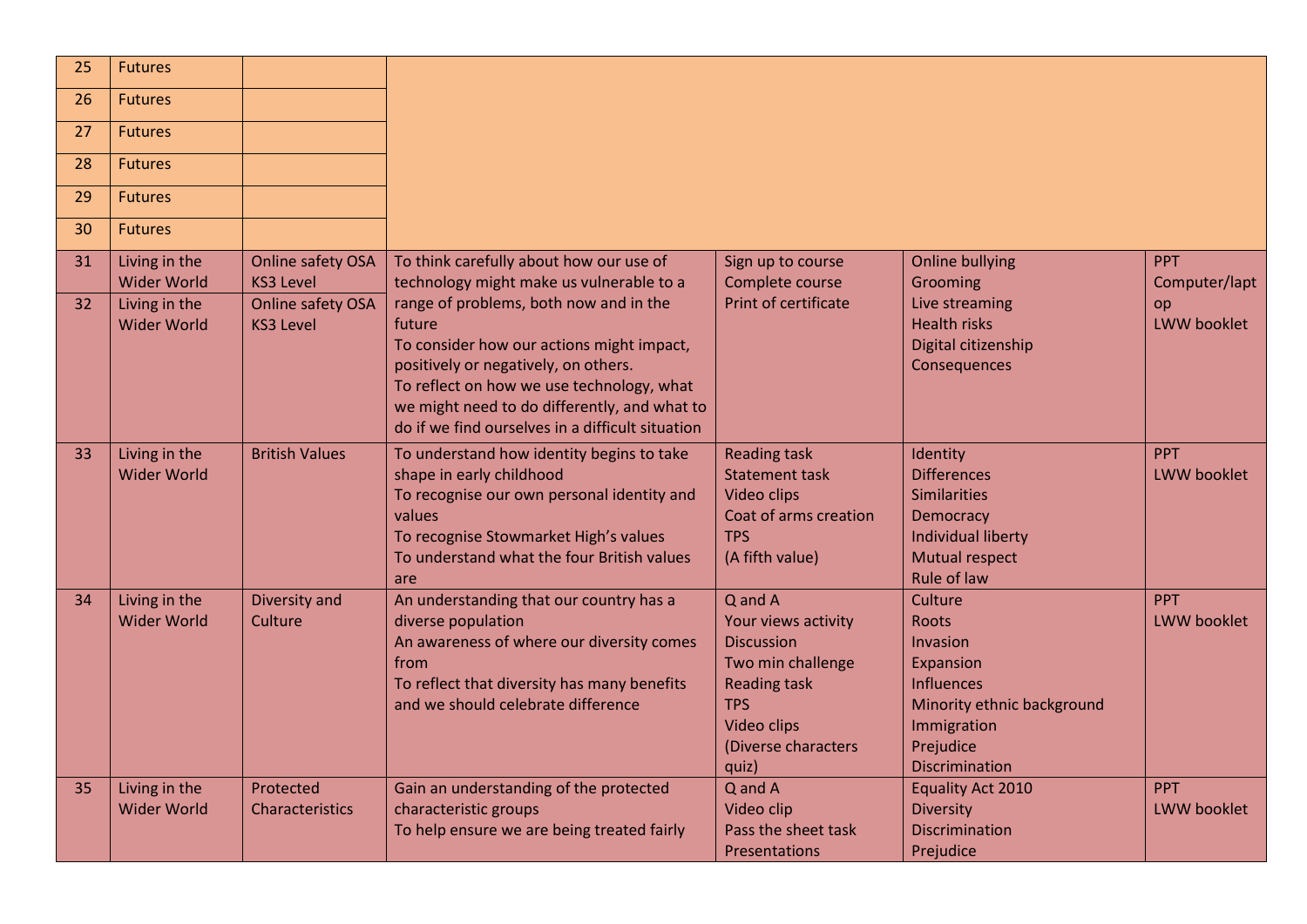|          |                                                                            |                                                                  | To help ensure we understand how to treat<br>others fairly                                                                                                                                                                                                          | <b>Discussion</b>                                                                                                                                                                                    | Harassment<br>Abuse<br>Age<br><b>Disability</b><br>Gender re-assignment<br>Race<br>Religion or belief<br>Marriage or civil partnership<br><b>Sex</b><br>Sexual orientation<br>Pregnancy and maternity                             |                                                 |
|----------|----------------------------------------------------------------------------|------------------------------------------------------------------|---------------------------------------------------------------------------------------------------------------------------------------------------------------------------------------------------------------------------------------------------------------------|------------------------------------------------------------------------------------------------------------------------------------------------------------------------------------------------------|-----------------------------------------------------------------------------------------------------------------------------------------------------------------------------------------------------------------------------------|-------------------------------------------------|
| 36       | Living in the<br><b>Wider World</b>                                        | Staying in control<br>of our money                               | Understand the meaning of credit and debt<br>Understand the importance of staying in<br>control of our money<br>Awareness of persuasive techniques used to<br>make us spend our money                                                                               | <b>Reading task</b><br>Group worksheet<br>Pocket money Q and A<br>Video clips<br><b>Online quiz</b><br><b>Discussion</b><br>Multiple choice quiz<br><b>Character choice</b><br>activity<br>Diamond 9 | Debit cards<br><b>Credit cards</b><br>Store cards<br>Smart cards<br><b>Gift and voucher cards</b><br><b>Valid from</b><br><b>Expiry date</b><br>Sort code<br>Account number<br><b>CVV</b><br><b>Debt</b><br>Persuasive techniques | <b>PPT</b><br><b>LWW booklet</b>                |
| 37<br>38 | Living in the<br><b>Wider World</b><br>Living in the<br><b>Wider World</b> | <b>Budget to Mars</b><br><b>Budget to Mars</b>                   | Understand impact on the climate/how<br>climate change is affecting the planet<br>Be able to plan the budget and justify<br>spending choices<br>Be able to plan to present ideas in front of<br>the class                                                           | <b>Reading task</b><br><b>Video clips</b><br><b>Group task</b><br><b>Presentations</b><br>Class vote                                                                                                 | Impact<br><b>Budget costs</b><br><b>Technologies</b><br>Environmental<br>conditions/impact<br>Colony<br><b>Generating power</b>                                                                                                   | <b>PPT</b><br><b>LWW booklet</b><br>Large paper |
| 39       | Living in the<br><b>Wider World</b>                                        | Personal, Road<br>and Cycle safety<br>and drowning<br>prevention | To learn to recognise and avoid or deal with<br>potentially dangerous situations<br>To be aware of the importance of road<br>safety and explore how we can stay safe<br>whilst out and about<br>To explore how to stay safe with different<br>cycle safety measures | <b>Discussion</b><br>Q and A<br>Info Pack task<br>Video clips                                                                                                                                        | <b>Avoiding risks</b><br>Anti-social behaviour<br>Reduce your risks<br>Drowning prevention<br>The SAFE code<br>Prohibition<br>Hazard                                                                                              | <b>PPT</b><br><b>LWW booklet</b>                |